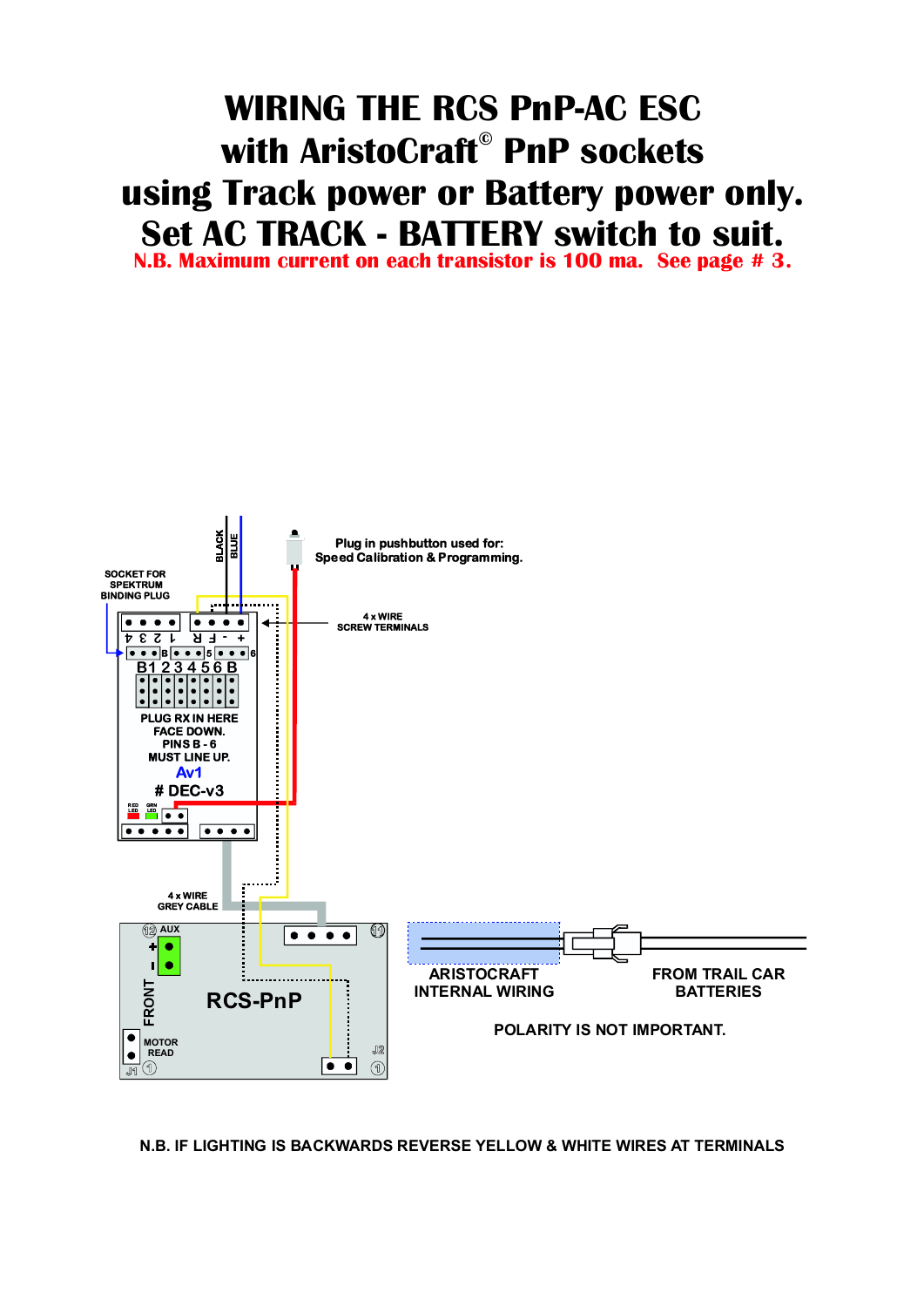# **WIRING THE RCS PnP-AC ESC with AristoCraft PnP sockets © using Track power & on board Battery power via the # BIK-Uv3 kit. Set AC TRACK - BATTERY switch to suit.**

**N.B. Maximum current on each transistor is 100 ma. See page # 3.**

### **CAUTION: CANNOT BE USED THIS WAY WITH THE LATEST VERSION OF THE AC PACIFIC TENDER.**

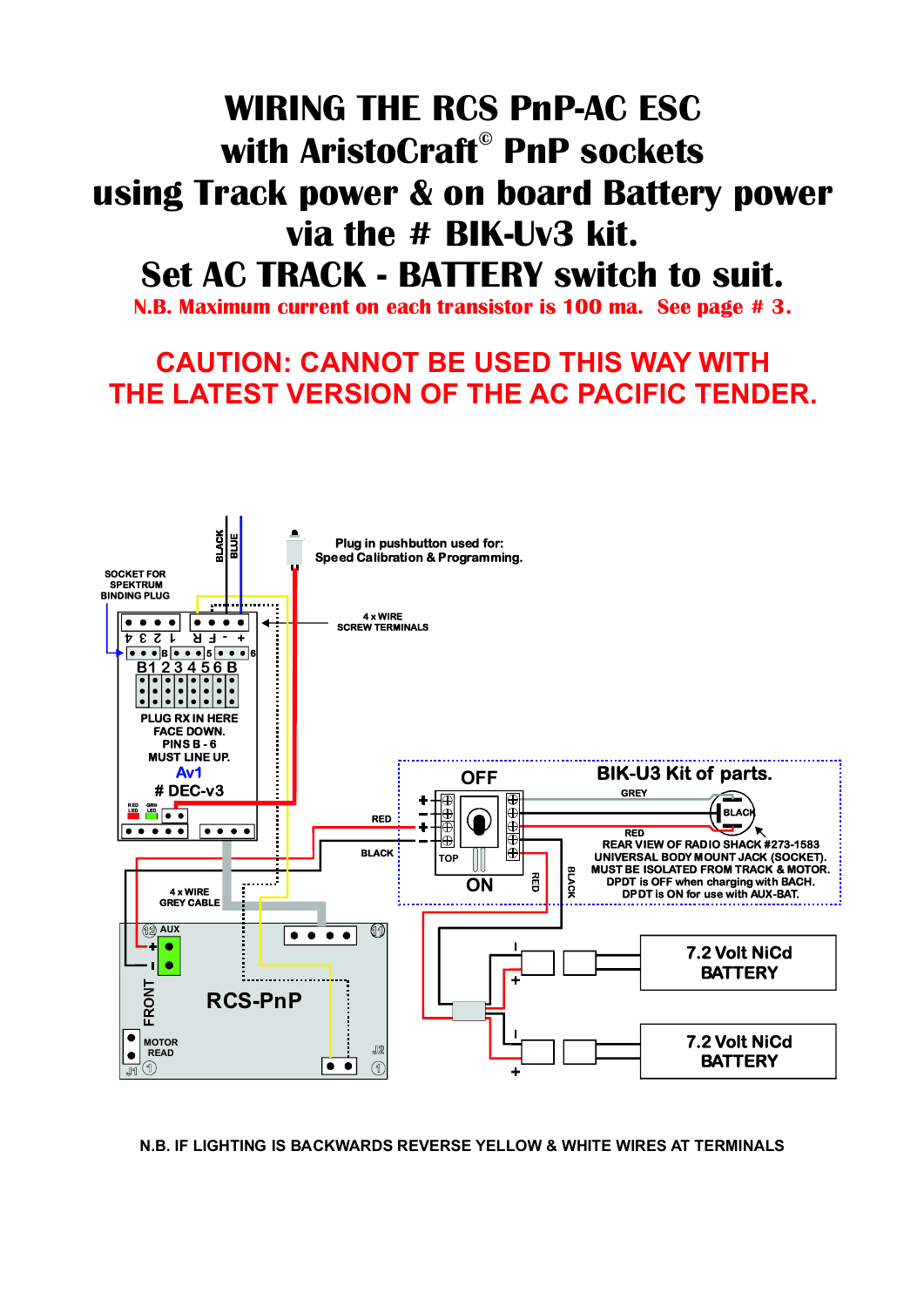## **WIRING THE RCS PnP-AC ESC** using on board battery via the # BIK-U3v2 kit **with AristoCraft PnP sockets ® AND Battery back up via AC plug. Set AC TRACK - BATTERY switch to BATTERY.**

**N.B. Maximum current on each transistor is 100 ma. See page # 3.**

### **CAUTION: CANNOT BE USED THIS WAY WITH THE LATEST VERSION OF THE AC PACIFIC TENDER.**

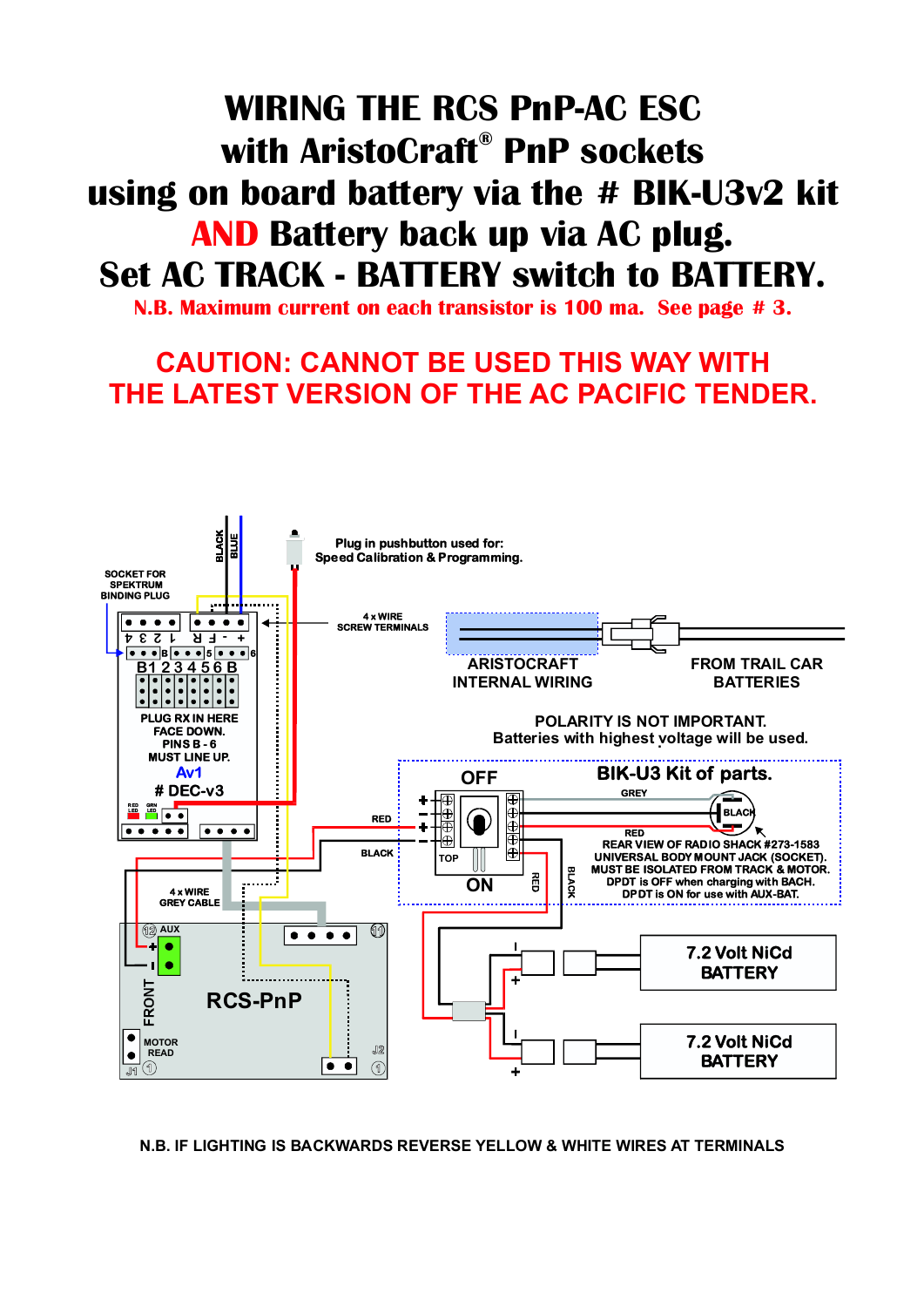# **WIRING THE RCS PnP-AC ESC** using on board battery via the # BIK-K27 kit **with AristoCraft PnP sockets ® AND Battery back up via AC plug. Set AC TRACK - BATTERY switch to BATTERY.**

**N.B. Maximum current on each transistor is 100 ma. See page # 3.**

#### **CAUTION: CANNOT BE USED THIS WAY WITH THE LATEST VERSION OF THE AC PACIFIC TENDER.**